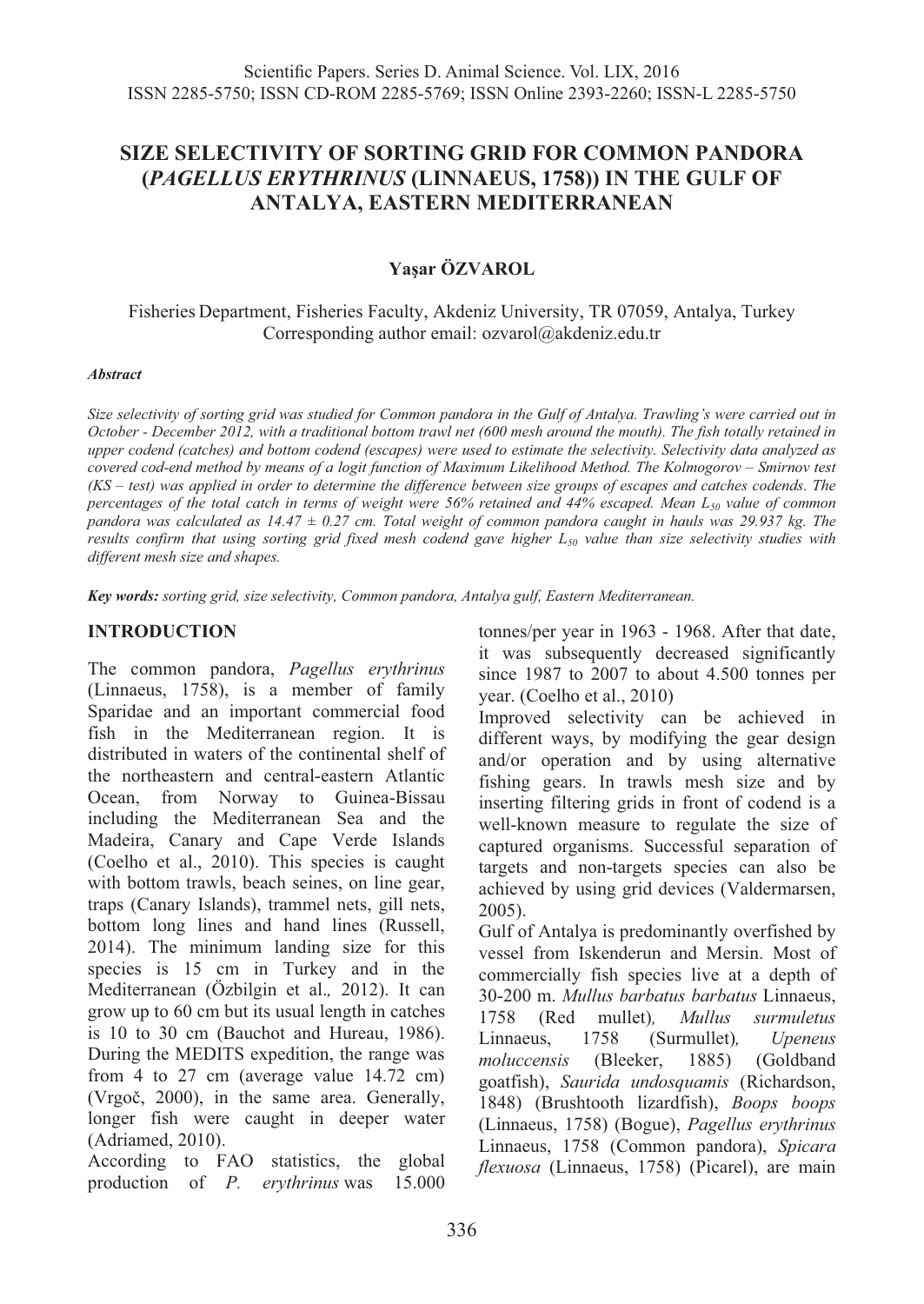demersal commercially important species of Mediterranean coast of Turkey.

This is first selectivity study for Common pandora by using horizontal bar spacing from the eastern Mediterranean Sea. Although, there are many selectivity studies carried out by using different shape (diamond, square, hexagonal) and sizes (40, 44, 50 mm) of codends in the Mediterranean coast of Turkey (Ferretti and Froglia, 1975; Kınıkarslan, 1976; Livadas, 1988; Jukic and Piccinetti, 1988; Gurbet, 1992; Stergiou et al., 1994; Gurbet et al., 1997; Lök et al., 1997; Tokaç and Tosunoğlu, 1997; Tosunoğlu et al., 1997; Tokaç et al., 1998; Tosunoğlu, 2000; Akyol et al., 2000; Kınacıgil et al., 2001; Fiorentini and Leonori, 2002; Özbilgin and Tosunoğlu, 2003; Tosunoğlu et al., 2003), there are no selectivity study by using sorting grid in the Mediterranean coast of Turkey.

In this study, size selectivity of sorting grid for common pandora in the gulf of Antalya, eastern Mediterranean.

## **MATERIALS AND METHODS**

A total of 14 hauls were conducted in the Gulf of Antalya (northeastern Mediterranean Sea), at depths of  $30 - 200$  m (Figure 1), with a traditional bottom trawl net (600 mesh around the mouth).



Figure 1. Study area for selectivity study conducted in bottom trawl fishery

The towing speed varied between 2 and 3 knots. The mean effective towing duration was 106 min (range  $90 - 120$  min). The research vessel (R/V Akdeniz Su) has a length overall of 26.5 m and 2 x 450 HP engines. Sorting grid was attached aft belly of the net. After each

haul, fishes caught from both codends were sorted by species and were separately weighed. The fish totally retained in front of the grid and collected upper codend (catches), and bottom codend (escapes) were used to estimate the selectivity (Figure 2, 3). All taxa were determined to the species level whenever possible and the respective weights recorded from the codends. All individuals (without using sub-samples) were immediately weighed (total wet weight) to the nearest 0.1 g and measured to the nearest cm in the laboratory of the research vessel.



Figure 2. General view of the sorting grid and codends



Figure 3. Sorting grid fixed bottom trawl net used in the study

Selectivity curves of the individual hauls were obtained by fitting the logit function:  $r(l) = \exp$  $(v_1 + v_2 l) / [1 + \exp(v_1 + v_2 l)]$  by means of the maximum likelihood method as given in Wileman et al. (1996), where the parameters  $v_l$ and  $v_2$  are the intercept and slope of the linear logistic function, respectively. The mean selectivity curves were estimated from the individual hauls which were fitted taking into account the between haul variation. The Kolmogorov – Smirnov test (*K - S* test) was applied in order to determine the difference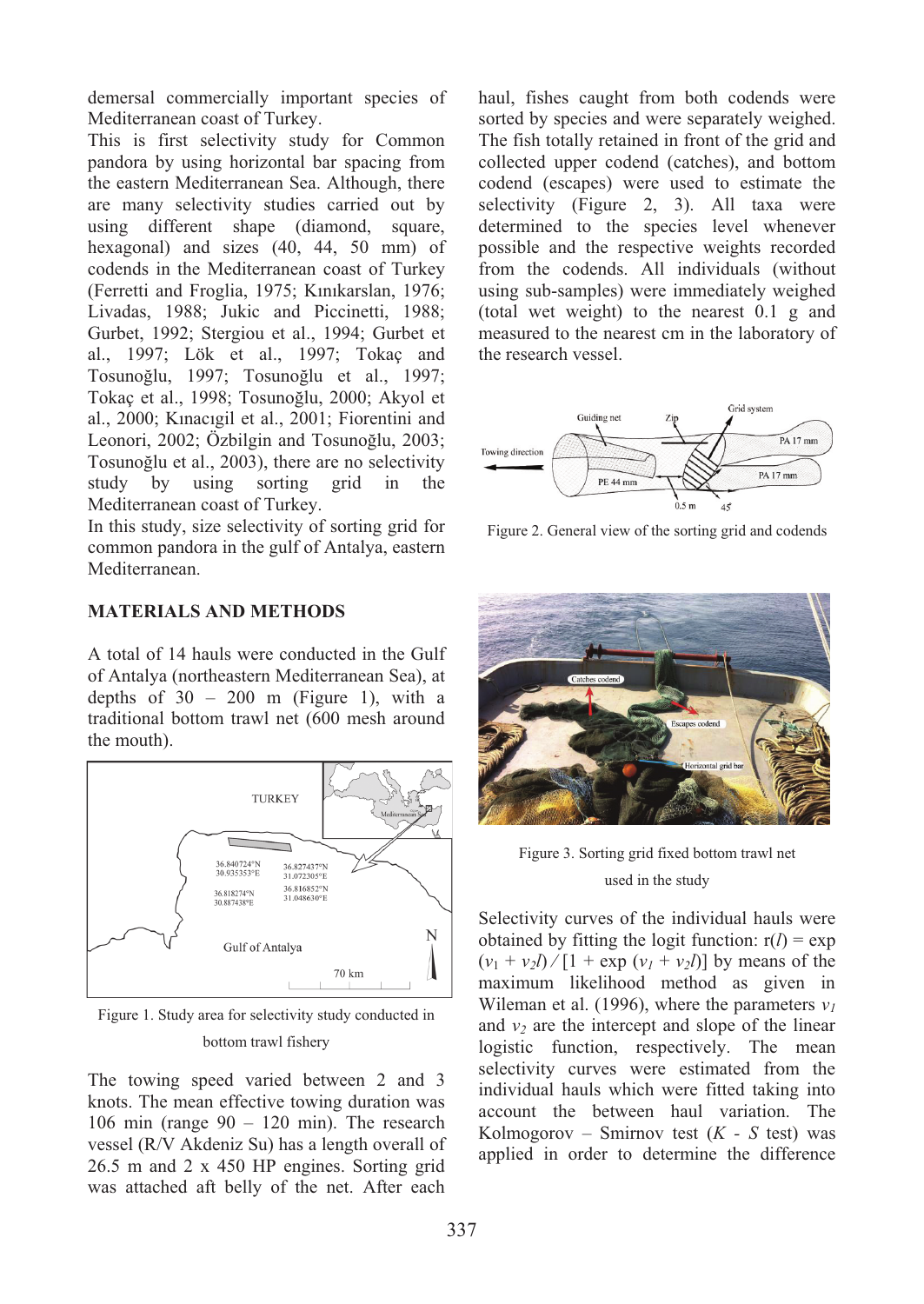between size groups of escapes and catches codends (Aydın et al., 2007).

#### **RESULTS AND DISCUSSIONS**

Selectivity of sorting grid for commercial fish species was studied in the gulf Antalya. The present study is first selectivity study by using horizontal grid bars for Common pandora in the gulf of Antalya, Turkey. Total 14 hauling were carried out during the trials and a total weight of 29**.**937 kg Common pandora was caught (Table 1).

Table 1. Weights, numbers, and percentages of total numbers of common pandora retained in codends

| <b>Species</b>                | Amount       |  |
|-------------------------------|--------------|--|
| Common Pandora                |              |  |
| Weight in catches codend (kg) | 19.087 (67%) |  |
| Weight in escapes codend (kg) | 9.442(33%)   |  |
| Number in catches             | 358 (56%)    |  |
| Number in escapes             | 279 (44%)    |  |

Table 1 shows the weight and number of the investigated species. Other species usually present in the catch were *Solea solea* (Linnaeus, 1758), *Chelidonichthys lucerna* (Linnaeus, 1758), *Trachurus mediterraneus* (Steindachner, 1868), *Trachurus picturatus* (Bowdich, 1825), *Pagrus pagrus*  (Linnaeus, 1758)*, Nemipterus randalli*  (Russell, 1986)*, Merluccius merluccius*  (Linnaeus, 1758)*, Citharus linguatula*  (Linnaeus, 1758)*, Chelidonichthys lastoviza*  (Bonnaterre, 1788)*, Spicara flexuosa*  (Linnaeus, 1758), *Boops boops* (Linnaeus, 1758)*, Serranus hepatus* (Linnaeus, 1758), *Serranus cabrilla* (Linnaeus, 1758)*, Diplodus annularis* (Linnaeus, 1758), *Dentex maroccanus* (Valenciennes, 1830), *Pagrus caeruleostictus* (Valenciennes, 1830), *Sillago sihama* (Forsskål, 1775), *Trichiurus lepturus* (Linnaeus, 1758), *Bothus podas* (Delaroche, 1809) and *Zeus faber* (Linnaeus, 1758) from the Gulf of Antalya.

Kolmogorov - Smirnov test showed that differences between length groups of catches codend and escapes codend for common pandora wasn't significant (*K - S* test, D: 0.1875;  $P = 0.912$ ) ( $p > 0.05$ ).

#### *Selectivity parameters of Common pandora*

The total number of 637 are taken to be evaluated for common pandora and 358 (56%) of these were retained on the catches codend; 279 (44%) of these were retained on the escapes codend. While fish size groups retained on the catches codend were ranging  $11 - 22$ cm, escapes codend groups were  $7 - 19$  cm (Figure 4).  $L_{25}$ ,  $L_{50}$ ,  $L_{75}$  selection ranges and selection factor are calculated for common pandora. The results were found as  $L_{50} = 14.5$  $\pm$  0.27 cm, *SR* = 2.9, *SF* = 4.14 (Table 2).



Figure 4. Selectivity curves and length distribution (red line: catches; green line: escapes) of common pandora

Table 2. Selectivity parameters of sorting grid system for common pandora .  $L_{25}$ , 25% retention length;  $L_{50}$ , 50% retention length;  $L_{75}$ , 75% retention length; SR, selection

range; SF, Selection factor;  $v_1$  and  $v_2$ , regression parameters, SE, standard errors; SFM, size at first maturity; MLS, minimum landing size

| Catches         | 358                 |  |  |
|-----------------|---------------------|--|--|
| $<$ MLS         | 41 (11%)            |  |  |
| $\geq$ MLS      | 317 (89%)           |  |  |
| Escapes         | 279                 |  |  |
| $<$ MLS         | 210 (75%)           |  |  |
| $\geq$ MLS      | 69(25%)             |  |  |
| <b>SR</b>       | $2.9 \text{ cm}$    |  |  |
|                 |                     |  |  |
| SF              | 4.14                |  |  |
| $L_{25}$        | 13.03 cm            |  |  |
| $L_{50} \pm SE$ | $14.5 \pm 0.27$ cm  |  |  |
| $L_{75}$        | 15.92 cm            |  |  |
| $v_1 \pm SE$    | $10.9 \pm 0.27$ cm  |  |  |
| $v_2 \pm SE$    | $-0.76 \pm 0.03$ cm |  |  |

There were found three selectivity studies for common pandora by using different size and material of mesh codends in the Mediterranean coast of Turkey and 4 studies in Atlantic (Table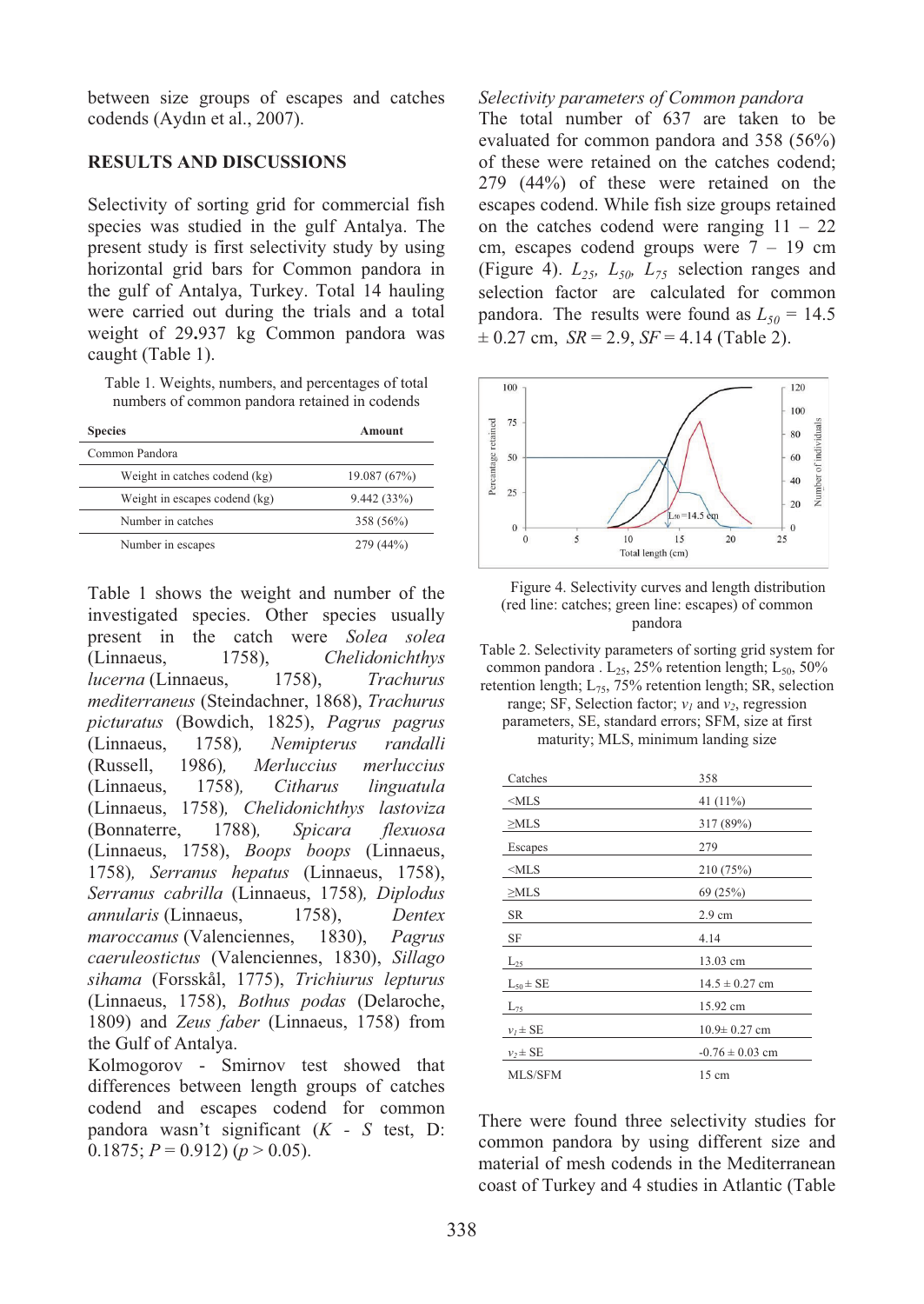3). Tokaç et al. (1995) was calculated  $L_{50}$  value as 10.07 cm (by using 20 mm codend) and 13.27 cm (24 mm codend) in Aegean Sea. Ozbilgin and Tosunoğlu (2003) were estimated as 10.50 cm (by using 22 mm codend) in same research area. Both studies the hooped covered codend method were used. Çiçek (2015) was estimated  $L_{50}$  value as 7 cm by using the covered cod-end technique in Karataş, coast of Adana.

Table 3. Selectivity parameters of common pandora selectivity studies conducted in Atlantic and Mediterranean Sea

| <b>References</b>               | Mesh/Grid<br>size (mm) | $L_{50}$ (cm) | <b>SF</b> | Locality      |
|---------------------------------|------------------------|---------------|-----------|---------------|
| Tokaç et al., 1995              | 40                     | 10.8          |           | Sea           |
|                                 | 36                     | 12.4          |           |               |
|                                 | 44                     | 13.8          |           |               |
| Özbilgin and<br>Tosunoğlu, 2003 | 22                     | 10.5          |           |               |
| Cicek, 2015                     | 22                     | 7.20          | 3.18      | Mediterranean |
| <b>Present Study</b>            | 35                     | 14.5          | 4.14      |               |
| Levi et. al., 1971              | 40                     | 11.8          | 0.89      |               |
| Vrgoč, 1995                     | 40                     | 11.30         |           |               |
| Jukić and Piccinetti,<br>1987   | 40                     | 11.8          | 0.89      |               |
|                                 | 41                     | 11.8          | 0.89      |               |
|                                 | 51                     | 12.2          | 0.95      |               |
|                                 | 55                     | 16.4          | 0.90      | Adriatic Sea  |
|                                 | 65                     | 20.5          | 0.91      |               |
| Joksimovic, 1999                | $13.5*$                | 7.60          |           |               |
|                                 | $16.1*$                | 8.68          |           |               |
|                                 | $17.5*$                | 10.82         |           |               |
|                                 | $22*$                  | 15.00         |           |               |
|                                 | $35*$                  | 15.26         |           |               |
|                                 |                        |               |           |               |

\* knot to knot.

The L<sub>50</sub> that we determined was 14.47 cm for a net with sorting grid fixed 35 mm codend mesh size in the gulf of Antalya, intermediary between three previously reported values in the Mediterranean Sea. Possible reasons for these differences include the location of the research (different seas), differences in net materials, and different hang-in ratios (Tosunoğlu and Tokaç, 1997; Tokaç et al., 2004). Besides these, the differences between  $L_{50}$  sizes may be occurred fishing the populations of different size groups in localities or a lesser intensive fishing pressure on this species may have occurred in the gulf of Antalya.

It is clear that third studies by using hooped and covered codend methods gave lower  $L_{50}$ size than present study by using sorting grid bar fixed 35 mm codends. According to Sarda et al. (2004) and Aydın, (2008); size selectivity studies made with sorting grids are more successful than size selectivity studies with different mesh size and shapes.

Generally, it is waiting that number of fish individuals larger than MLS retained in the escapes codend would be expected low, in the size selectivity studies. A total of 41  $(11\%)$ individuals of common pandora larger than  $L_{50}$ size were retained in catches codend. It is considered that some materials having very large size such as pet bottles, garbage bags, twigs, tires, and very large fishes such as stingrays and groupers may have blocked the selectivity grids during the hauls and individuals smaller than  $L_{50}$  couldn't pass the bar and changed the direction and retained in catches codend.

#### **CONCLUSIONS**

In order to improving the size selectivity of trawl nets, square mesh codend and fixed sorting grid bar together may give better results for size selectivity of immature individuals and discard species.

### **ACKNOWLEDGMENTS**

The work reported in this paper was supported by the Scientific Research Projects Coordination Unit of Akdeniz University, Project Number: 2011.01.0111.004. The author thanks to Mehmet GÖKOĞLU, A. Burçak ARKAN, Hande KAZANCI, and the captain and crews of "R/V Akdeniz Su" for their help during the field work.

### **REFERENCES**

Adria Med., 2000. Priority topics related to shared demersal fishery resources of the Adriatic Sea. Report of the first meeting of the AdriaMed Working Group on shared demersal resources. FAO-MiPAF Scientific Cooperation to Support Responsible<br>Fisheries in the Adriatic Sea. Fisheries in the Adriatic Sea. GCP/RER/010/ITA/TD-02: 21 pp.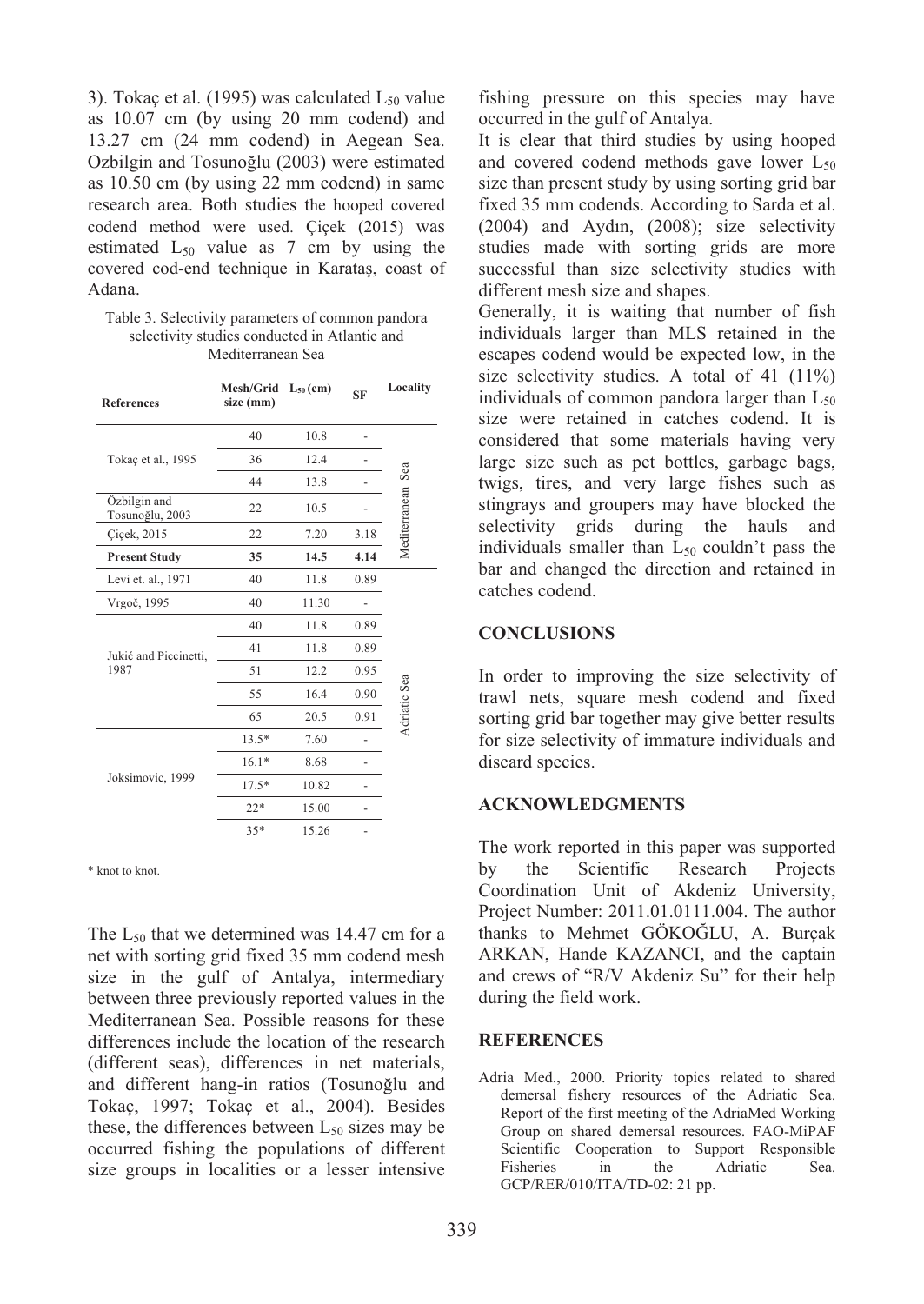- Akyol O., Tosunoğlu Z., Tokaç A., 2000. Investigations of the growth and reproduction of red mullet (*Mullus barbatus* Linnaeus, 1758) population in the Bay of Izmir (Aegean Sea). Anadolu Uni. J. Sci. Tech. 1, 121-127.
- Aydın C., Tokaç A., Tosunoğlu Z., 2007. Selectivity of sorting grid with horizontal bar for hake (*Merluccius merluccius*), red mullet (*Mullus barbatus*) and annular sea bream (*Diplodus annularis*). Ege University Journal of Fisheries Faculty, 24, 39 – 43 (in Turkish).
- Aydın C., 2008. Selectivity of horizontally sorting grids. J FisheriesSciences.com. 2, 357-366 (In Turkish)
- Bauchot M.L., Hureau J.C., 1986. Sparidae In: Whitehead, P.J.P., Bauchot, M.-L., Hureau, J.-C., Nielsen, J., Tortonese, E., (eds). Fishes of the Northeastern Atlantic and the Mediterranean (FNAM). Unesco, Paris. Vol. II: 883-907
- Coelho R., Bentes L., Correia C., Jorge M.S., Lino P.G., Monteiro P., Ribeiro J., Erzini K., 2010. Life history of the common pandora, *Pagellus erythrinus*  (Linnaeus, 1758) (Actinopterygii: Sparidae) from southern Portugal. Braz. J. Oceanogr. 58, 233–245
- Çiçek E., 2015. Bottom trawl selectivity parameters of four fish species from Karataş coasts of Turkey in Northeastern Mediterranean Waters. Iran. J. Ichthyol. 2, 79–86.
- Ferretti M., Froglia C., 1975. Results of selectivity experiments, made with different trawls, on more important Adriatic demersal fish. Quaderni del Laboratorio di Tecnologia della Pesca (C.N.R.) Ancona. 2, 3–16.
- Fiorentini L., Leonori I., 2002. The effects of mesh size and number of meshes around the codend on red mullet and hake selectivity. ICES FTFB Working Group Meeting, 11, Sete-France. pp. 6-8.
- Gurbet R., 1992. Selectivity of the bottom trawl nets on the red mullet (*Mullus barbatus* L.) fishery (in Turkish). PhD thesis. İzmir: Ege University.
- Gurbet R., Hoşsucu H., İlkyaz A.T., Özekinci U., 1997. The study on the comparison of selectivity of 40 and 44 mm mesh size in the trouser bottom trawls 77–91 (in Turkish). In: Mediterranean Fisheries Congress, 9-11th April, E.U. Fisheries Faculty, Bornova, Izmir.
- Joksimović A., 1999. State, Structure and Exploitation Level of Red Pandora, *Pagellus erythrinus* (Linnaeus, 1758), Population in the Montenegrin Coastal Waters. M. Sc. Thesis, Faculty of Sciences, University of Kragujevac: 73p.
- Jukić S., Piccinetti C., 1987. Biological and economic aspects of mesh size regulation in the multispecies demersal fishery of the Adriatic Sea. Acta Adriat. 28(1/2), 199-219.
- Jukic S., Piccinetti C., 1988. Contribution to the knowledge on the short and long-term effects of the application of 40 mm codend mesh size in Adriatic trawl fishery - eastern Adriatic coast. FAO Fishery Report. 394, Rome, 282-290.
- Kınacıgil H.T., İlkyaz A.T., Akyol O., Metin G., Çıra E., Ayaz A., 2001. Growth parameters of red mullet (*Mullus barbatus* L., 1758) and seasonal cod-end

selectivity of traditional bottom trawl nets in Izmir Bay (Aegean Sea). Acta Adriat. Piscat. 42, 113-123.

- Kınıkarslan N., 1976. Research on Selectivity of Red Mullet (*Mullus barbatus*) in Trawl Codend Meshes (in Turkish). I.U. Hydrobiology Research Institution Publication 17, Istanbul. 12 pp.
- Levi D., Froglia C., Scorcelletti R., 1971. Selettività di una rete di tipo relingato (chalut a grande ouverture verticale). Quad. Lab. Tecnol. Pesca, Ancona 1(2), 23–35.
- Livadas R.J., 1988. The selectivity of certain trawl codends in Cyprus. FAO Fisheries Report No. 412, FIPL/R412, GFCM Technical consultation on stock assessment in the Eastern Mediterranean, Athens. 180-189.
- Lök A., Tokaç A., Tosunoğlu Z., Metin C., Ferro R.S.T., 1997. The effects of different cod-end design on bottom trawl selectivity in Turkish fisheries of the Aegean Sea. Fish. Res. 32, 149–156.
- Özbilgin H., Tosunoğlu Z., 2003. Comparison of the selectivites of double and single codends. Fish. Res. 63, 143-147.
- Özbilgin H., Tokaç A., Kaykaç H., 2012. Selectivity of commercial compared to larger mesh and square mesh trawl codends for four fish species in the Aegean Sea. J. Appl. Ichthyol. 28(1), 51-59.
- Russell B., 2014. *Pagellus erythrinus*. The IUCN Red List of Threatened Species 2014: e.T170224A1296530.
- Sarda F., Moli B., Palomera I., 2004. Preservation of juvenile hake (*Merluccius merluccius* L.) in the western Mediterranean demersal trawl fishery by using sorting grids. Sci. Mar. 68, 435–444.
- Stergiou K.L., Petraki G., Politou C.Y., Christou E.D., Karkani M., MacLennan D.N., Ferro R.S.T., 1994. Selectivity of Square and Diamond Codends in Hellenic Waters. Final Report (Contract No. MED92/020, EC), Stergiou and Co., Athens. 54 pp.
- Tokaç A., Lök A., Metin C., Tosunoğlu Z., Ulaş A., 1995. Selectivity research for demersal fish resource in trawl fishery. TUBİTAK, Project No: DEBAG-105, Izmir, 80p (in Turkish).
- Tokaç A., Tosunoğlu Z., 1997. The importance of relationship between mesh shape and fish body form for trawl nets selectivity (in Turkish). *In:* Hoşsu B. (ed.), Mediterranean Fisheries Congress*,* Izmir. 51- 58.
- Tokaç A., Lök A., Tosunoğlu Z., Metin C., Ferro R.S.T., 1998. Codend selectivities of a modified bottom trawl for three species in the Aegean Sea. Fish. Res. 39, 17–31.
- Tokaç A., Özbilgin H., Tosunoğlu Z., 2004. Effect of PA and PE material on codend selectivity in Turkish bottom trawl. Fish. Res. 67, 317–327.
- Tosunoğlu Z., Tokaç A., Lök A., Metin C., 1997. The comparison of effects on cod-end selectivity of different two techniques of covered codend method used in trawl selectivity experiments (in Turkish). Turk. J. Vet. Anim. Sci. 21, 449-456.
- Tosunoğlu Z., Tokaç A., 1997. Improvement of deep trawl net selectivity. Fisheries Congress, 9-11 April 1997, Izmir, Turkey, 103-109 (in Turkish).